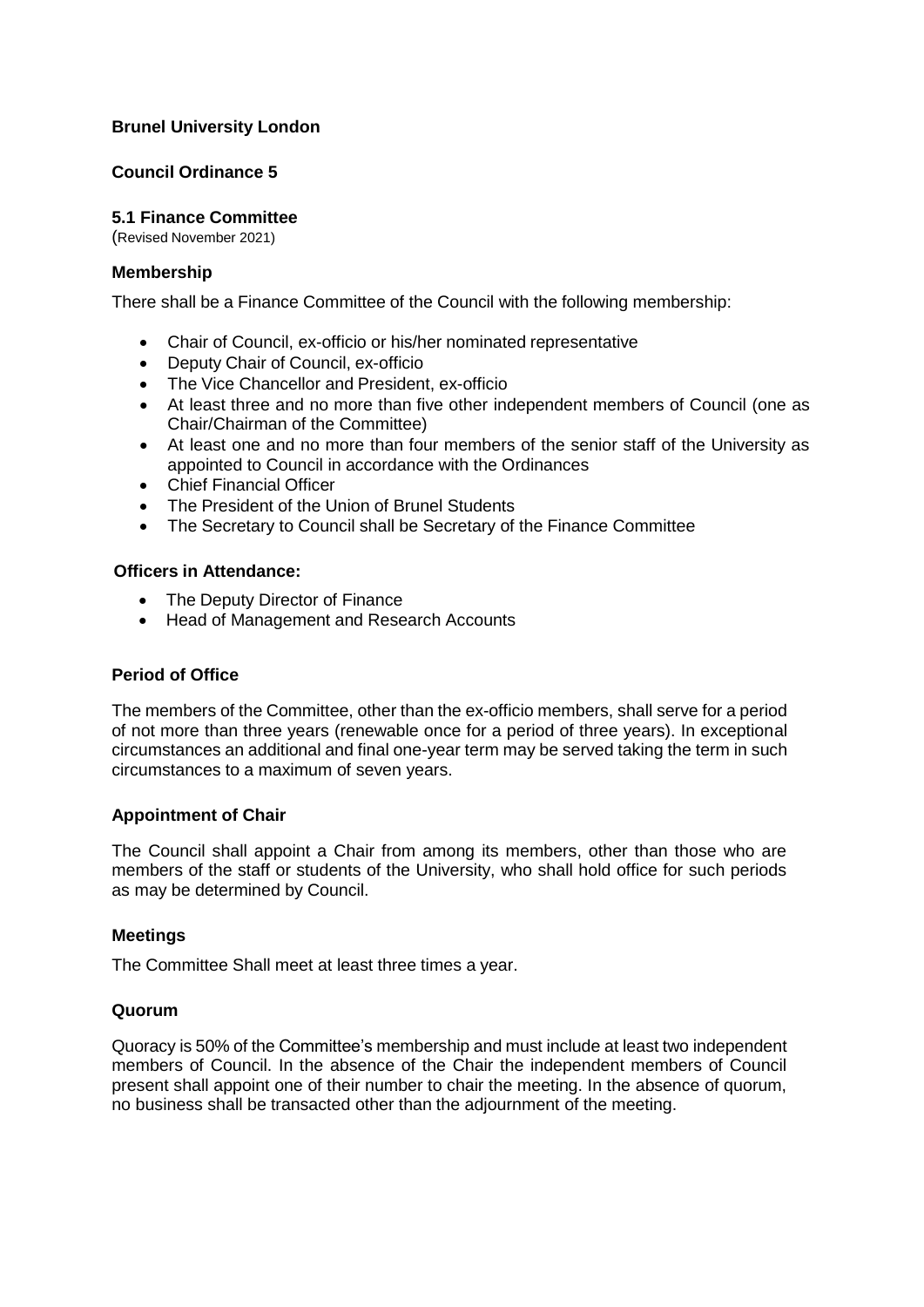# **Procedure**

The Committee shall regulate its own procedures for the conduct of its meeting.

## **Powers, Duties & Functions**

Subject to the terms of the Charter and Statutes, the Committee shall have the following powers, duties and functions:

- 1. To regulate the finances, accounts and investments of the University.
- 2. To annually review the financial strategy of the University setting out the parameters to be taken into account in the development of the annual budget and recommend the strategy to Council for its approval.
- 3. To review the constituent elements of the annual consolidated budget of the University, including revenue, capital and cash flow forecasts, and make recommendations to Council as to its approval.
- 4. To authorise capital expenditures, loan-financed schemes, and investments into subsidiaries and associated companies, which are consistent with the approved annual budget in line with Council Ordinance 7 Delegated Authority; those which are not consistent, but have the support of the Committee, should be referred to Council for final approval.
- 5. To review periodically the effectiveness of the process of formulation, appraisal and management of capital projects.
- 6. To review interim reports of actual and forecast outturns against the approved budgets, and to draw Council's attention to any materially significant variations in revenues, expenditures (including capital expenditures) and cash flows.
- 7. To approve the annual budgets of the University's trading activities, self-financing institutes and subsidiary companies and to monitor, as appropriate, the actual and projected outturns.
- 8. To review the consolidated annual financial statements of the University, including the accounting policies applied, the Going Concern Review, the report of the external auditors and their Management Letter, and to inform Audit Committee whether there are any issues relevant to their consideration of the financial statements.
- 9. To review and if satisfied approve proposals from the Executive Board for the use of the University's reserves.
- 10. To receive and review communications from the OfS which relate to or could impact upon the University's finances and make recommendations to Council in respect of an appropriate and timely response or course of action.
- 11. To review periodically the performance of the various staff pension schemes to which the University contributes, assess the impact of surpluses or deficits in those schemes on future contributions, make appropriate representations to the managers of those schemes, and report any significant concerns to Council.
- 12. To consult with the Standing Committee on Pensions as and when required by Council.
- 13. To periodically review the Financial Regulations to ensure that they are appropriate and maintain financial control and to make recommendations to Council in respect of amending and updating the Financial Regulations accordingly.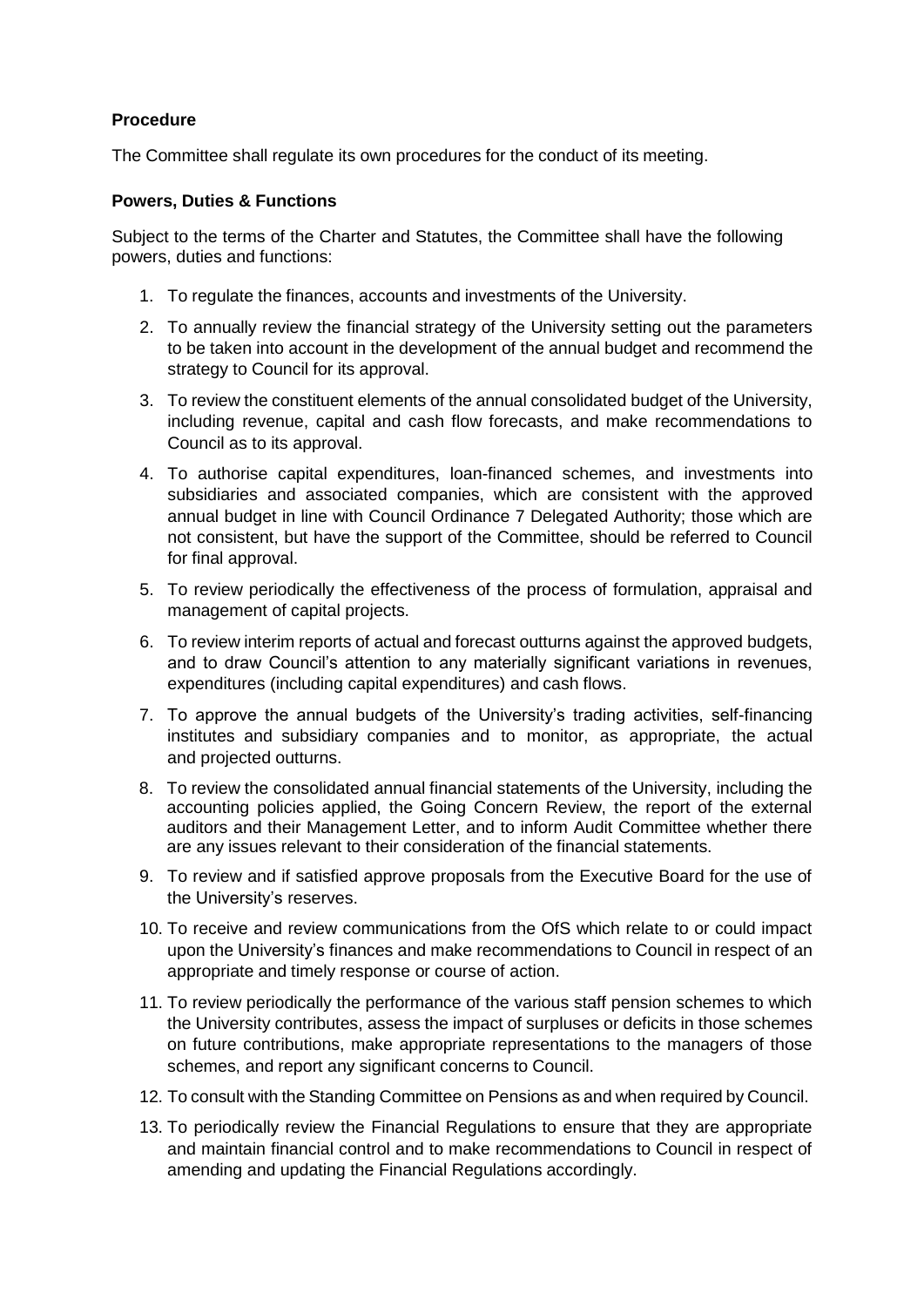- 14. To review the audited annual accounts of the Union of Brunel Students and to maintain general oversight of its financial health.
- 15. To recommend to Council the appointment of the University's bankers, investment managers and financial advisors, but not the Auditor or Auditors specified in clause 12 of the Statutes, whose appointment and remuneration shall be fixed by Council on the recommendation of the Audit Committee.
- 16. To establish as required, and receive reports from, specialist groups competent to advise the Committee on technical matters. Such groups may include persons that are not members of the Finance Committee.
- 17. To submit the minutes of its meetings to Council together with such other reports as may be appropriate or required.

## **5.2 Audit Committee**

(Revised November 2021)

### **Membership**

- Up to 6 persons with at least four being independent members of Council.
- Up to 2 persons may be co-opted members, all of whom shall be independent of the University.
- No employee of the University may be a member of Audit Committee.
- The Chair of Council may not be a member of Audit Committee.
- The Secretary to the Audit Committee will be Secretary to Council, or other appropiate independent individual.

#### **Officers in Attendance**

The following shall normally attend meetings where business relevant to them is to be discussed:

- The Chief Financial Officer (or equivalent)
- Representatives from the internal auditors
- Representatives from the external auditors

At least once a year the Committee shall meet with the external and internal auditors without any Officers present.

#### **Period of Office**

The members of the Committee, other than the Chair, shall serve for a period of not more than three years (renewable once for a period of three years). In exceptional circumstances an additional and final one-year term may be served, taking the term in such circumstances to a maximum of seven years.

## **Appointment of Chair**

The Chair shall be appointed by Council, from the independent members of Council, for a period of up to four years (non-renewable).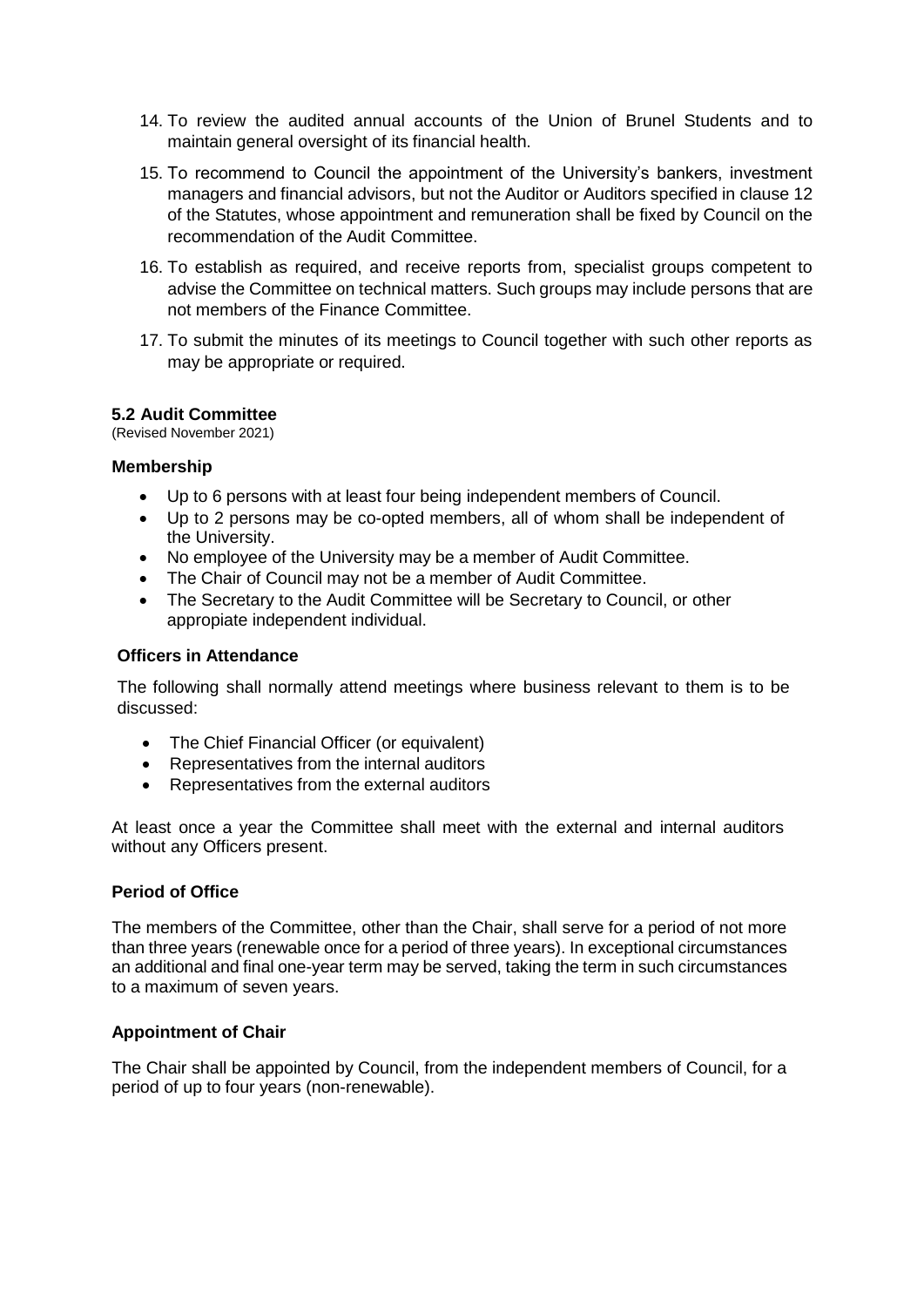# **Meetings**

Meetings shall normally be held at least three times each financial year. The external auditors or internal auditors may request a meeting if they consider it necessary.

## **Quorum**

Quoracy is 50% of the Committee's membership and must include at least two independent members of Council.

### **Procedures**

The Committee will prepare an annual report for the University's financial year. The report will be addressed to Council and the Vice- Chancellor as the OfS Accountable Officer, summarising the activity for the year and any significant issues that have arisen up to the date of the report, which affect the opinion referred to below. It will give the Committee's opinion on the adequacy and effectiveness of the University's risk management, control and governance arrangements and the arrangements for security economy, efficiency and effectiveness.

## **Authority**

The Committee is authorised by Council to:

- Investigate any activity within its terms of reference. It is authorised to seek out any information it requires from any employee, and all employees are directed to cooperate with any requests made by the Committee.
- To investigate any activity within its terms of reference, seek any information it requires from any employee, obtain outside legal or other independent professional advice of up to £10,000 per annum.

- 1. To gain assurance that the University's risk management, culture, internal control and governance arrangements are adequate and effective. As part of this, to scrutinise presentations made by management, internal auditors' opinions on areas they reviewed, the external auditors' management letter and such other sources of assurance as may be available.
- 2. To advise on the appointment, remuneration and deployment of the external auditors and to monitor their performance, effectiveness and objectivity.
- 3. To discuss with the external auditors, before the audit begins, the nature and scope of the audit.
- 4. To discuss with the external auditors problems and reservations arising from the interim and final audits, including the management letter incorporating management responses, and any other matters the external auditors may wish to discuss (in the absence of Management where necessary).
- 5. To advise on the appointment, remuneration and deployment of the internal auditors and to monitor their performance, effectiveness and objectivity.
- 6. To review and approve the internal auditors' audit needs assessment and the audit plan, to consider major findings of internal audit recommendations and Managements response, and promote co-ordination between the internal and external auditors.
- 7. To monitor the implementation of agreed audit-based recommendations, from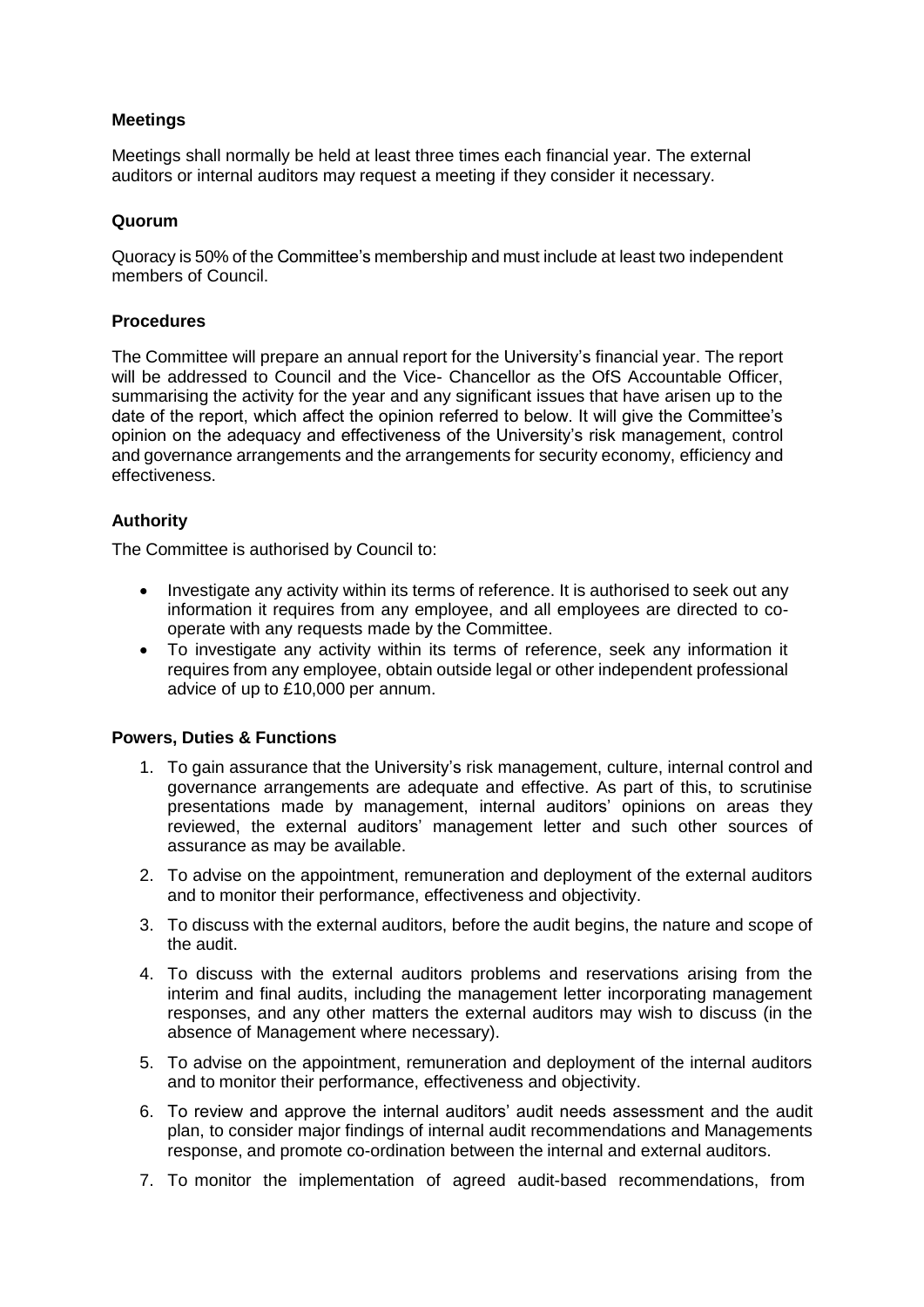whatever source.

- 8. To ensure that all significant losses, as a result of fraud or other irregularity, have been properly investigated and that the internal and external auditors, and where appropriate the Office for Students (OFS) or other funding body, have been informed.
- 9. To oversee the University' policy on fraud and irregularity, including being notified of any action taken under that policy.
- 10. To determine whether the controls in place in respect of the Financial Regulations are being implemented and are effective in practice.
- 11. To oversee the management and quality assurance processes of data submitted to HESA, OfS and other funding and statutory bodies.
- 12. To oversee arrangements to promote economy, efficiency and effectiveness,including the University's Value for Money Strategy.
- 13. To receive any relevant reports from the National Audit Office, the OfS and other organisations.
- 14. To consider the annual financial statements in the presence of the external auditor and to make recommendations to Council as to their approval. Appropriate reliance will be placed on the Finance Committee's review of the process of drawing up the accounts, accounting principles and their application, financial disclosures and accounts adjustments and financial strategy, planning and performance.
- 15. To oversee the proper use of public funds in accordance with the Terms and Conditions of Funding of the OFS and Research England, a council within UK Research and Innovation, and in accordance with Funding Agreements between the University and: i. The Student Loan Company; ii. Other regulatory and funding bodies.

## **5.3 Health and Safety Committee**

## **Membership**

- The Vice-Chancellor and President's nominee (the Chair)
- One member of Brunel staff nominated by each of the following unions: UCU, GMB, Unite Union and Unison.
- The President of the Union of Brunel Students
- One representative from each College
- The following ex-officio: Director of Estates; Deputy Director of Human Resources; Assistant Director of Commercial Services – Health, Safety and the Environment; and the Secretary to Council and University Secretary
- An independent member of Council or a co-opted member of the Audit Committee (for meetings when Health and Safety Assurance items are considered)
- An advisor who is not an employee of the University (for meetings when Health and Safety Assurance items are considered)
- The Committee may co-opt additional members for specified purposes at its own discretion.

## **Appointment of Chair**

The Committee is chaired by the Vice-Chancellor and President's nominee who appoints its Secretary. The Committee itself elects a Deputy Chair from among its members – excluding those who are ex-officio or who are co-opted.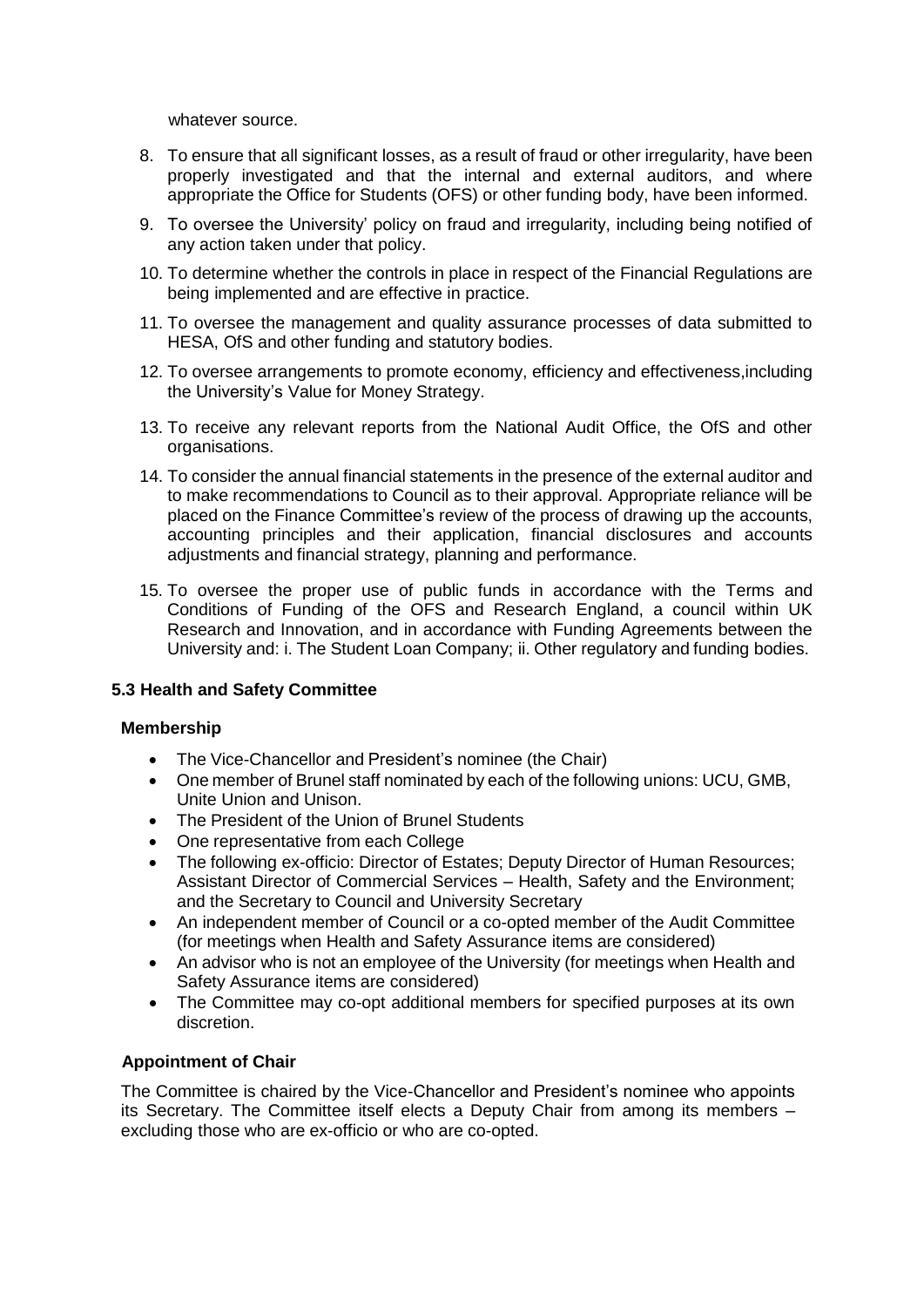# **Meetings**

The Committee meets five times a year. The agenda and associated papers should be sent to members one week in advance of each meeting and the draft minutes as soon as practicable after each meeting.

## **Authority**

The Committee is authorised by Council to:

- Appoint sub-committees or working groups for specified purposes at its own discretion, and may invite other members of staff and/or students to serve on those sub-committees or groups.
- Require appropriate officers or qualified individuals to carry out inspections, analyse substances, and, within the limits of data protection and patient confidentiality, inspect paperwork and other records associated with university activities.
- Make recommendations to the Vice-Chancellor and President and Council on matters of health, safety or welfare, and may in particular recommend that specified plant or materials be prohibited from use or that specified activities be suspended, whether or not pending further investigation.
- Make arrangements for the training of its members.
- Call for reports from Colleges, departmental and specialist Health and Safety Committees and may nominate members to attend those Committees.

### **Reporting Responsibilities**

The Committee reports to the Vice-Chancellor and President, and to Council.

## **Powers, Duties & Functions**

The Committee consists of representatives of University management, staff and the Student Union President. It has both an executive and a consultative role in fostering best practice and continuous improvement in the standards of health, safety and welfare of all campus users.

In its executive role, the Committee is responsible to the Vice-Chancellor and President and Council for:

- 1. Monitoring and reviewing the implementation of policies and procedures to facilitate the development and maintenance of safe systems of work and compliance with existing and impending legislation.
- 2. Agreeing appropriate objectives and timescales.
- 3. Fostering the organisation and the planning necessary for effective risk management, particularly in relation to new practices, substances and plan, and in relation to contractors' activities.
- 4. General oversight of implementation, with particular reference to risk management, health and safety training, and communications.
- 5. The examination of accident reports and recommendations, other internal health and safety reports, reports relating to comparable institutions and any reports from enforcement authorities.
- 6. To promote involvement and active engagement with issues of health, safety and welfare by staff, students and visitors to the University.
- 7. To ensure adequate provision and promotion of health, safety and welfare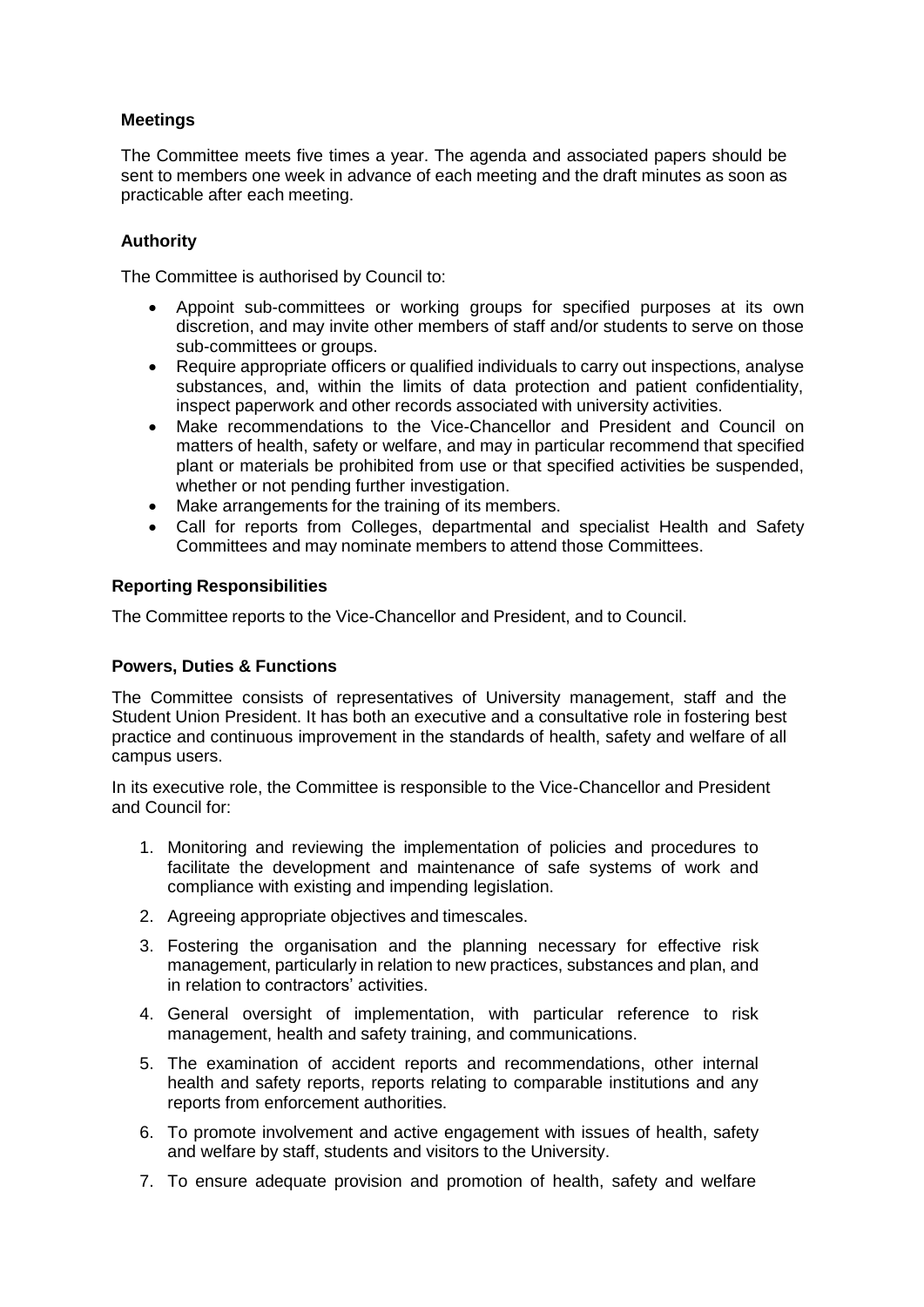education and training for staff and students.

- 8. The monitoring, audit and review of the overall efficacy of the health, safety and welfare management system as outlined in  $1 - 7$  above.
- 9. The submission of an annual report to Council.

In its consultative role, the Committee is responsible to the Vice-Chancellor and President and Council for ensuring effective consultation on, and promoting staff and student involvement and participation in each of its functions.

### **5.4 Remuneration Committee**

(Revised November 2021)

### **Purpose**

The Remuneration Committees purpose is to apply rigour to and facilitate good governance in decision making regarding remuneration or significant one-off payments, including offers of employment, exit or severance payments and allowances to the University's Senior Leadership Team, as detailed in Annex A, and highly paid staff<sup>[1](#page-6-0)</sup>. The Committee will have regard to the Committee of University Chairs Senior Staff Remuneration Code in the governance and conduct of its business. The Committee also has a wider role which contributes to ensuring Brunel University London's sustainability and the protection of its reputation, which may include consideration of staff other than senior and highly paid staff.

### **Constitution**

The Committee will be a permanent Committee of Council and has no executive powers, other than those specifically delegated in these terms of reference. The terms of reference can only be amended with the approval of Council.

#### **Membership**

The Committee shall comprise:

- Chair of Council, ex-officio
- The Deputy Chair of Council, ex-officio
- Up to three, but not less than two, independent members of Council nominated by Council.
- The Chair of the Committee, who shall not be the Chair of Council, shall be appointed by Council which will receive a recommendation from the Nominations Committee.
- The Secretary of the Committee is the Secretary to Council, who will ensure that the Committee receives information and papers in a timely manner to enable full and proper consideration to be given to the issues.

## **Officers in Attendance**

- No one other than the members of the Committee is entitled to be present at Committee meetings.
- The Vice Chancellor and President, as the Head of Institution, has a standing invitation to attend the Committee to provide professional advice for all senior staff pay, including highly paid staff and professors, to ensure that the Committee's decisions are well informed.

<span id="page-6-0"></span><sup>&</sup>lt;sup>1</sup> In this context highly-paid staff are deemed to be staff whose remuneration (excluding pension) is £100,000 or more or pro rata in respect of part time staff.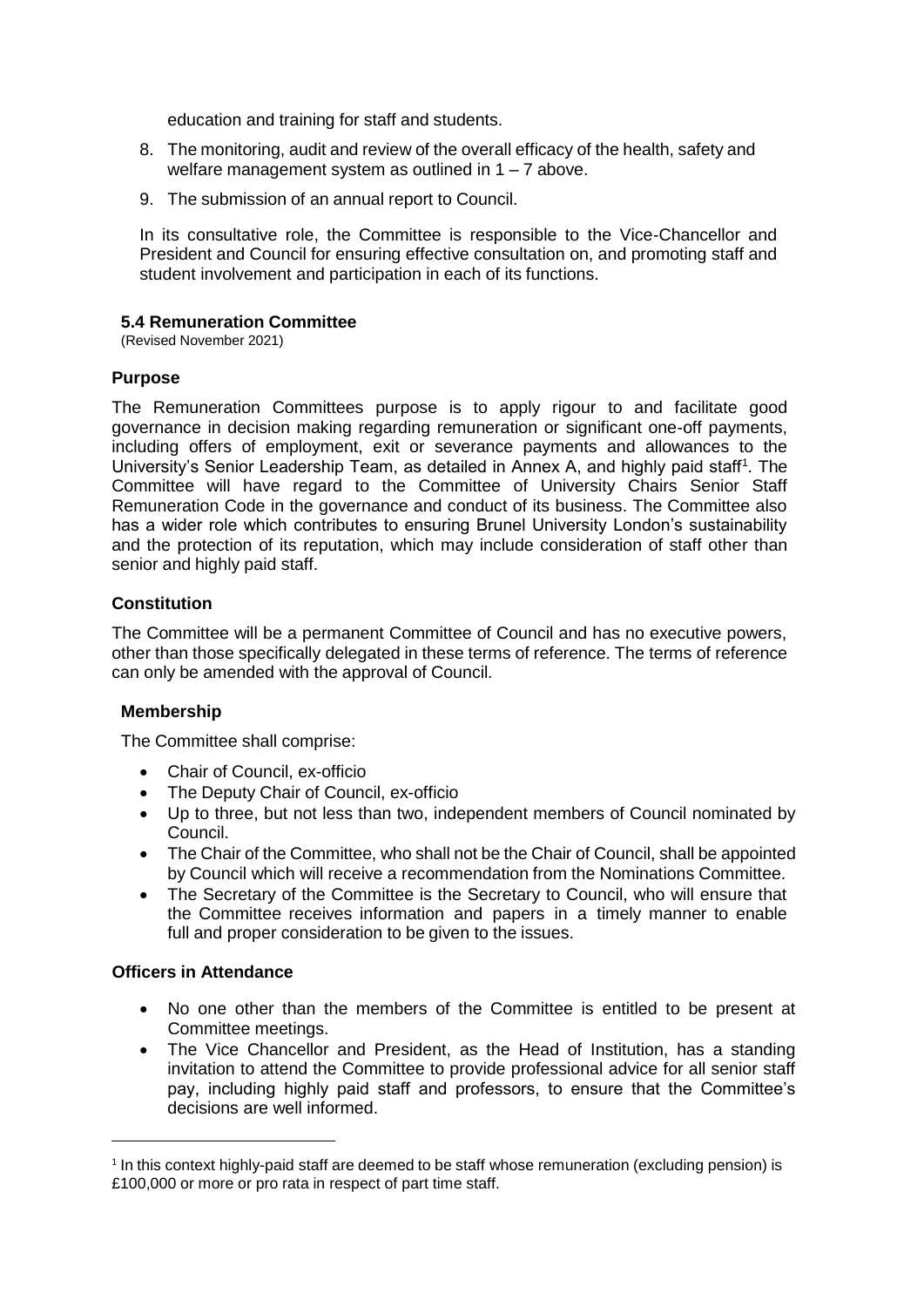- The Director HR has a standing invitation to attend the Committee to provide input and advice as required.
- The Committee may invite other senior officers to cover specific agenda items as it requires in order that its decisions are well informed and are congruent with the extant Brunel University London reward and recognition strategy.
- Individual attendees shall not be present when the Committee is discussing their own remuneration, performance, conditions of service or severance arrangements.
- The Committee may also co-opt independent advisors as members or attendees, subject to the approval of Council.

## **Period of Office**

The members of the Committee, other than the ex-officio members, shall serve for a period of not more than three years (renewable once for a period of three years). In exceptional circumstances an additional and final one-year term may be served, taking the term in such circumstances to a maximum of seven years.

### **Meetings**

The Committee shall meet at least twice per year<sup>[2](#page-7-0)</sup>. Generally, three meetings will take place in or around October, February and May.

Additional meetings may be scheduled at the discretion of the Committee Chair or at the request of, or on the advice of, the Vice Chancellor and President or the Director HR.

The Secretary of the Committee is responsible for minuting the proceedings and resolutions of all Committee meetings, including the names of those present.

Draft minutes of Committee meetings shall be circulated via email to the Committee members and attendees. Because of the time between meetings, the draft minutes will be finalised by email as soon as practicable following the meeting and be formally approved at the next meeting of the Committee.

Minutes of the meeting recording discussions pertaining to the remuneration of attendees shall not be shared with those attendees.

Meetings of the Committee shall be called by the Secretary of the Committee at the request of the Committee Chair.

Where possible, notice of each meeting confirming the venue, time and date together with an agenda of items to be discussed, shall be forwarded to each member of the Committee and any other person invited to attend, no later than five working days before the date of the meeting. Supporting papers shall be sent to Committee members and to other attendees, as appropriate in a timely manner.

#### **Quorum**

The Committee shall be quorate when the Committee Chair or the Chair of Council are present plus two other independent members.

In the event that the Committee Chair is unavailable, the independent members of Council in attendance shall appoint one of their number to chair the meeting.

A duly convened meeting of the Committee at which a quorum is present shall be competent to exercise all or any of the authorities, powers and discretions vested in or exercisable by the Committee.

<span id="page-7-0"></span> $2$  Twice per year is corporate good practice  $-$  ICSA guidance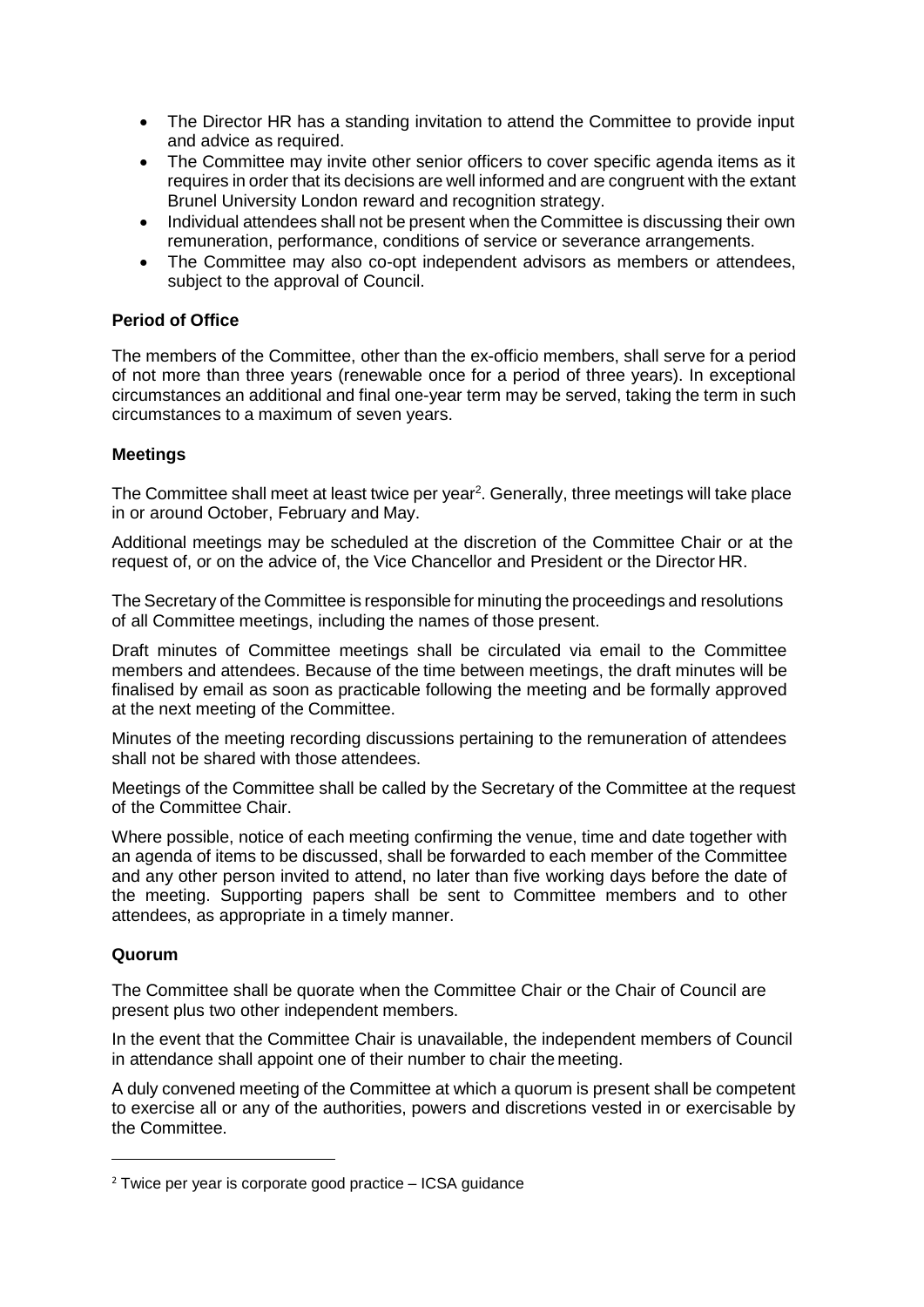Given the Committee's status, it is expected that members should make every effort to attend Committee meetings and will attend every meeting unless there are good reasons preventing attendance.

Meetings are held at University premises however, participants are able to join by teleconference line, or similar, on the understanding that their contribution is not diminished.

## **Declarations of Interest**

Any member who has a pecuniary, relationship<sup>[3](#page-8-0)</sup> or other personal interest in any matter under discussion at any meeting of the Committee shall disclose that fact to the meeting at the outset and shall, if requested by the Chair, withdraw from that part of the discussion.

# **Authority**

The Committee is authorised by Council to:

- Seek information if required from any employee of the University in order to perform its duties.
- Obtain at the University's expense outside legal or other independent professional advice and to commission or purchase any reports, surveys or information which it deems necessary in order to conduct its duties efficiently and effectively.
- Appoint independent consultants in respect senior staff remuneration at the University's expense.

- 1. To co[n](#page-8-1)sider all aspects of the University's reward schemes and remuneration<sup>4</sup> policy and to approve the reward and recognition strategy including the Senior Leadership Team, as detailed in Annex A, and highly paid staff.
- 2. Having regard to the strategy and policy, and any relevant additional guidance:
- 3. Agree and periodically review, the remuneration and conditions of the Vice Chancellor and President, and other senior staff under its remit, and approve severance arrangements for such staff, taking account of the performance of the institution and the individual.
- 4. Consider the recommendations of the Vice Chancellor and President, determine the remuneration of the Senior Leadership Team and highly paid staff and receive a report from the Vice Chancellor and President on the performance of the Senior Leadership Team (see Annex A for the list of this staff group) and highly paid staff.
- 5. Approve severance arrangements for members of staff remunerated whose base salary is £100,000 or more<sup>[5](#page-8-2)</sup>.
- 6. Approve any severance payment that exceeds £70,000 for any staff member.
- 7. Ensure that contracts agreed with senior post holders are fair, reasonable and justifiable and do not expose the institution to significant potential liabilities, for

<span id="page-8-0"></span><sup>&</sup>lt;sup>3</sup> The University policy on relationships at work provides guidance

<span id="page-8-1"></span> $^4$  'Remuneration' refers to the full range of the reward package an individual receives whether in cash or non-cash, including inter alia pay, benefits (including pension contributions of all kinds), allowances and incentives/rewards, recognising that the determination of the affordability of these provisions rests with the Financial Committee and Council. Save in respect of Para 17 below, remuneration does not include expenses and the governance of the Expenses Scheme, which are overseen by Audit Committee.

<span id="page-8-2"></span><sup>5</sup> CUC guidance is a base salary of £100,000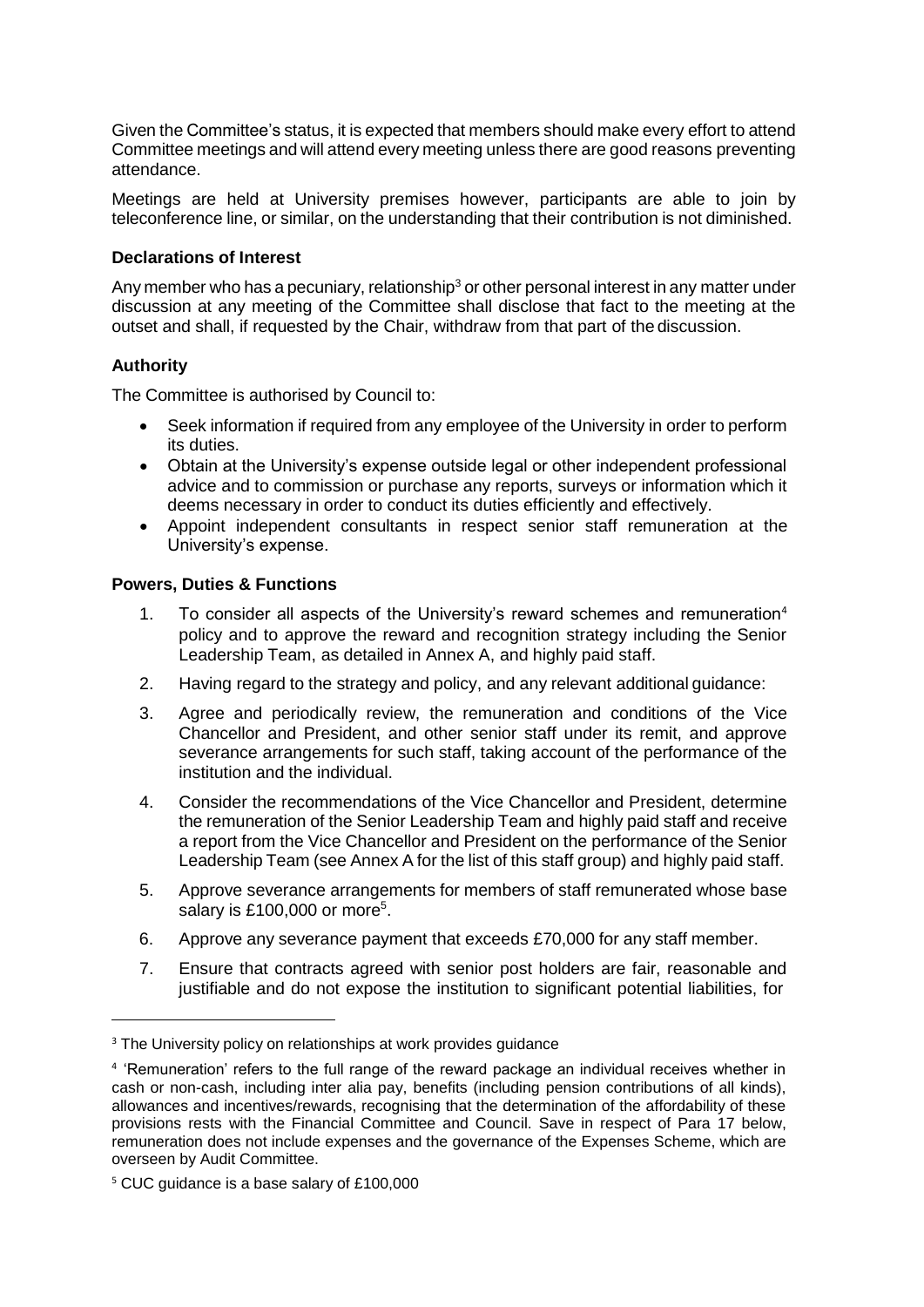example by being able to explain notice periods of more than six months.

- 8. Approve the framework for the design of any performance-related pay schemes operated by Brunel University London and approve the total annual payments made under such scheme.
- 9. To obtain reliable, up-to-date information about senior staff remuneration in other universities and other relevant external benchmarks of comparable scale and complexity.
- 10. From time to time receive updates on remuneration practice of comparable universities.
- 11. Receive a statistical report on the salary enhancements awarded to professors and readers, academically related staff and equivalents in professional services.
- 12. Consider any exceptional arrangements in respect of staff remuneration packages and benefits including, but not necessarily limited to, relocation packages and initiatives aimed at attracting staff to the University.
- 13. To receive and consider the Annual Equality Report and Gender Pay Gap Report.
- 14. To be updated on the reporting obligations in the Accounts Direction, as published by the Office for Students from time to time, as they relate to remuneration disclosures.
- 15. To review the remuneration annual statement. (This may be within the annual report and accounts).
- 16. To oversee the Chair of Council's monitoring and evaluation of the performance of the Vice Chancellor and President.
- 17. To review the expenses of the Vice Chancellor and President which shall be approved by the Chair of Council.
- 18. To review the policy on external earnings as it applies to senior staff.

## **Reporting Responsibilities**

The Committee Chair, having due regard to the sensitive nature of the Committee's work, shall report to the independent members of Council, as a restricted and reserved item, on its proceedings in relation to the Vice Chancellor and President and other senior staff, and to the full Council in relation to all other matters, after each meeting on all matters within its duties and responsibilities.

If the Committee has appointed remuneration consultants, the reports to Council should identify such consultants and state whether or not they have any other connection with the University.

The Committee must produce an annual remuneration report to the Council. The report will need to provide sufficient assurance to Council that the Committee has effectively discharged its responsibilities.

#### **Other Matters**

The Committee shall:

- Have access to sufficient resources in order to carry out its duties as required.
- Be provided with appropriate and timely training, both in the form of an induction briefing for new members and on an on-going basis for all members.
- Annually review its effectiveness and compliance with these terms of reference and recommend any changes it considers necessary to Council for approval.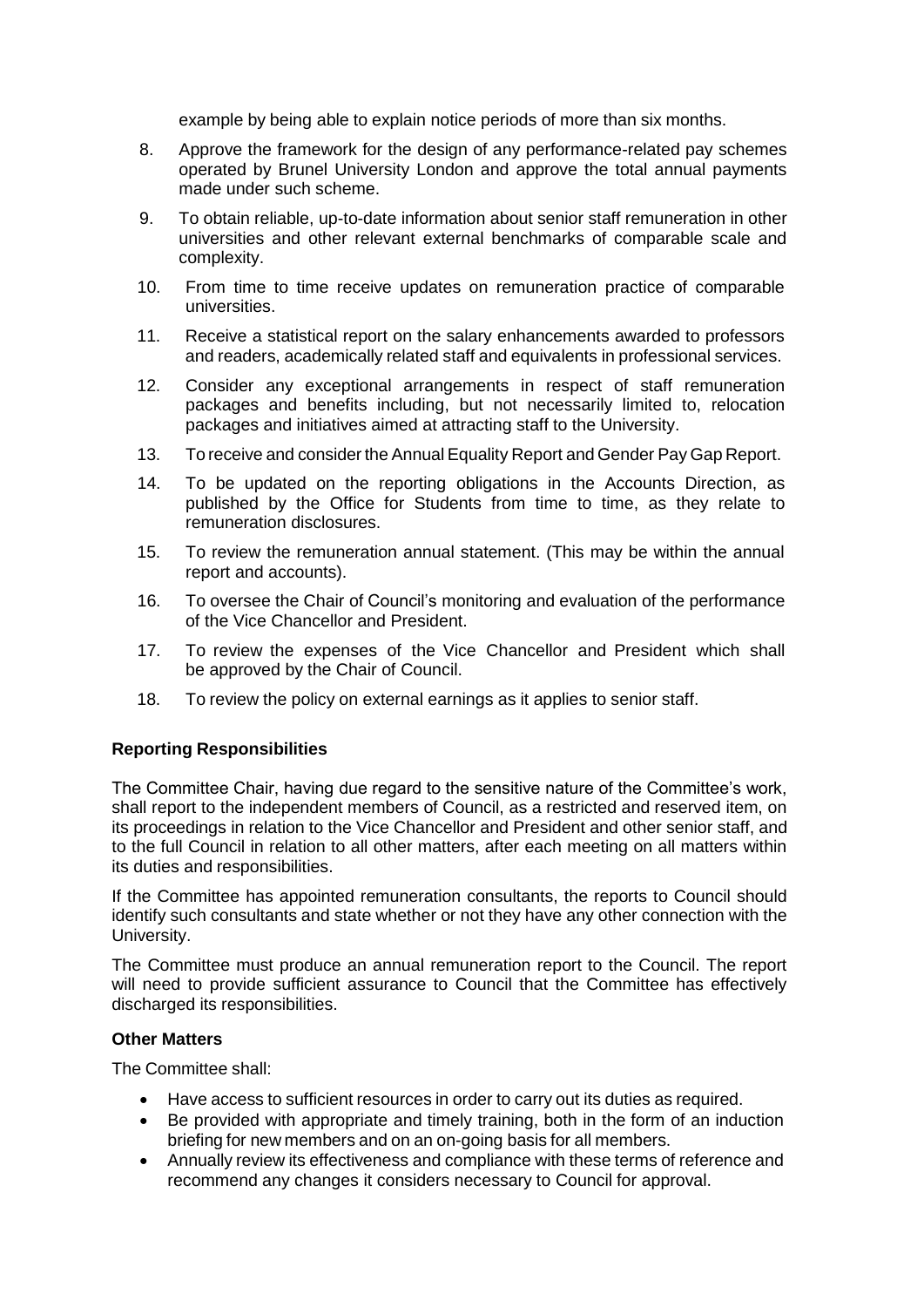## **Annex A: Senior Leadership Team**

The Senior Leadership Team is deemed to be the members of the Executive Board:

Vice Chancellor & President Provost Vice-Provost, Research Vice-Provost Students, Staff and Civic Engagement Vice Provost, Education Vice Provost, International and Academic Partnerships Vice Provost and Dean of College (CEDPS) Vice Provost and Dean of College (CBASS) Vice Provost and Dean of College (CHMLS) Chief Finance Officer Chief Business & Innovation Officer Director of Human Resources Chief of Student and Staff Services Officer Director of Planning Principal Strategic Advisor to the Vice Chancellor Chief Governance Officer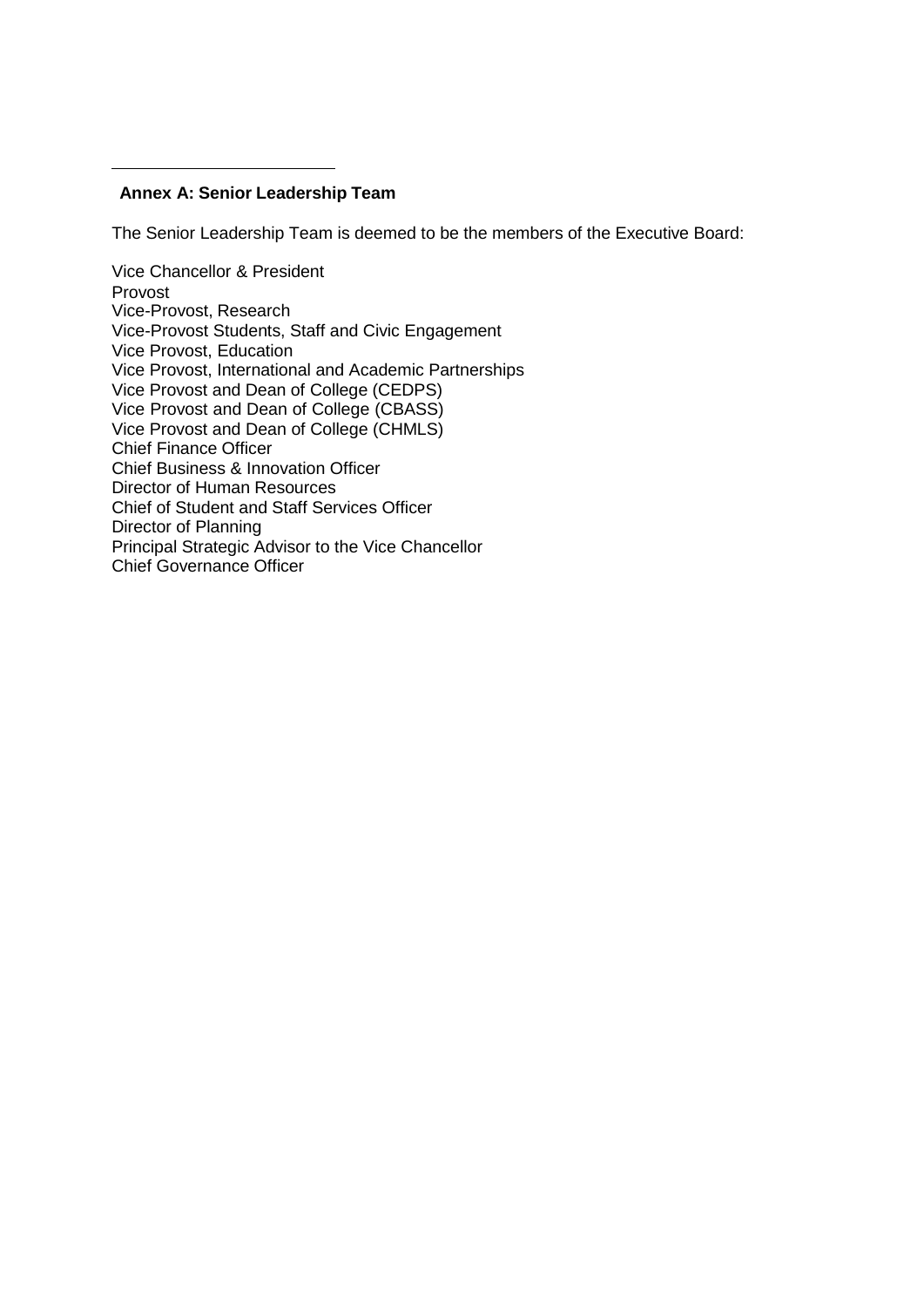### **5.5 Nominations Committee**

(Revised November 2021)

### **Membership**

- The Chair of Council, ex-officio
- The Deputy Chair, ex-officio
- Up to three, but no less than two, Independent Members of Council nominated by Council
- The Vice Chancellor and President, ex-officio
- The Provost, ex-officio
- The President of the Union of Brunel Students, ex-officio
- The Director HR has a standing invitation to attend the Committee to provide input and advice as required.

The Committee may also co-opt an additional independent member of Council for a specific period of time not exceeding 12 months. Any such co-option will be reported to the next meeting of Council.

The Committee shall be quorate when three independent members are present. Absentees will be consulted on any decisions made by the Committee.

The Chair of the Nominations Committee will be appointed by Council following a recommendation from Nominations Committee.

## **Period of Office**

The members of the Committee, other than the ex-officio members, shall serve for a period of not more than three years (renewable once for a period of three years). In exceptional circumstances an additional and final one-year term may be served, taking the term in such circumstances to a maximum of seven years.

- 1. The Committee shall monitor the Skills Matrix on behalf of Council and its Committees and shall seek, by a variety of means, to invite appropriate nominations for Council membership from the wider community within and outside the University,
- 2. The Committee, shall, having considered nominations made to it, make recommendations to the Council of persons for appointment to the Council.
- 3. The Committee shall also consider and recommend to Council the composition of Council Committees, the Council members to fill vacancies on joint Committees of the Council and the Senate, and members to be recommended to Council for appointment as members of the University Court. The Chair of the relevant Committee will be consulted before any proposals are submitted to Council.
- 4. The Committee shall review at least annually the record of attendance of members and any other performance criteria set by Council and shall advise Council on any issues arising therefrom in accordance with Ordinance 2, Para 4.1.
- 5. The Committee shall advise Council on all matters relating to the governance at the University, ensuring that the Charter, Statutes, Ordinances and other policies and regulations are periodically reviewed.
- 6. The Committee shall prepare written descriptions of the role and capabilities desirable in member(s) including that of the Chair and Deputy Chair.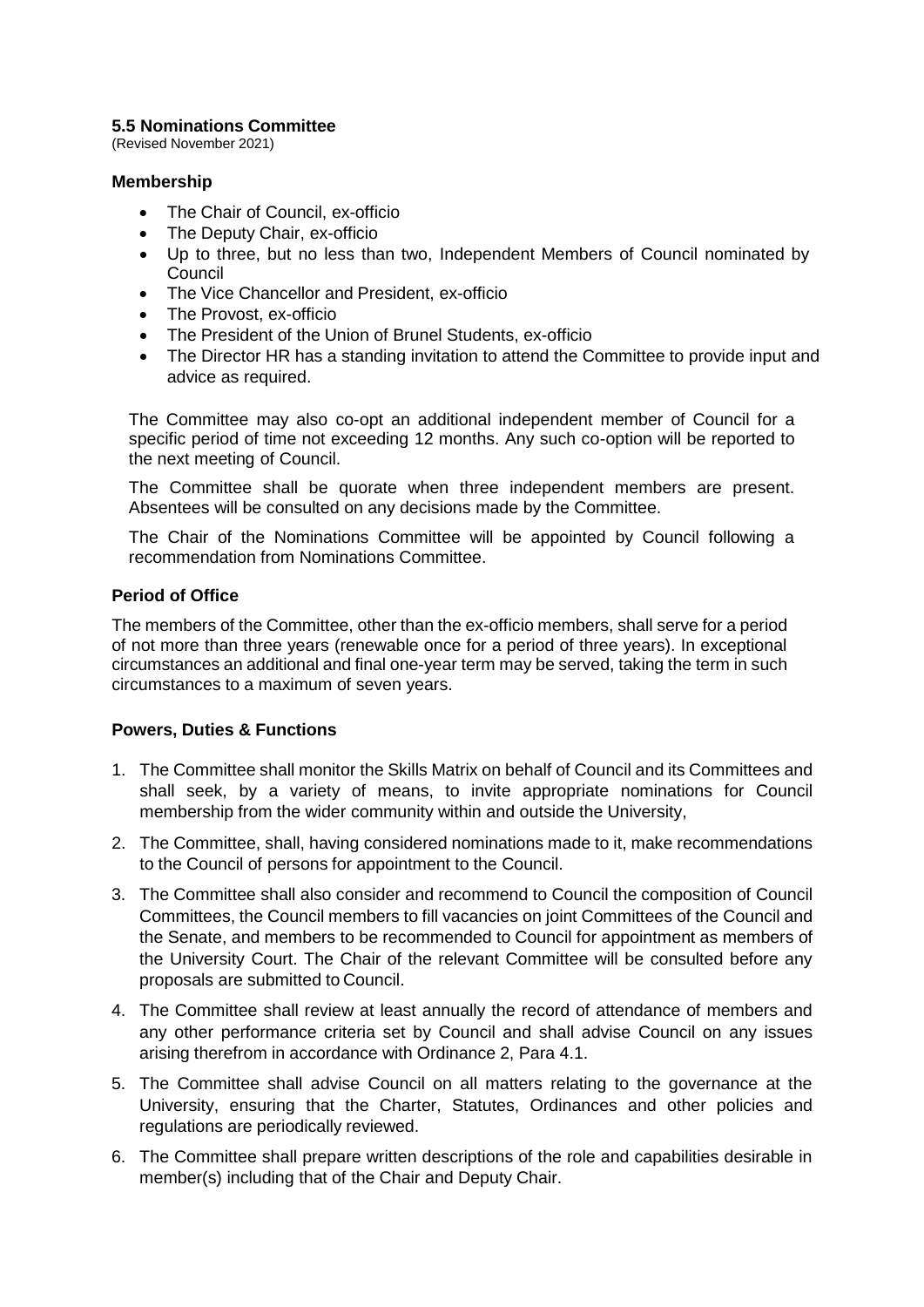## **Joint Council and Senate Committees**

# **5.6. University Research Ethics Committee**

## **Membership**

- Chair
- **Deputy Chair**
- Vice-Provost Research
- Dean of Research
- Director, Graduate School
- Designated Individual, Human Tissue Licence Holder
- Chair of the Animal Welfare Ethical Review Board
- Vice Dean Research, College of Business, Arts and Social Sciences (CBASS)
- Vice Dean Research, College of Engineering, Design and Physical Sciences (CEDPS)
- College Research Manager, CBASS
- College Research Manager, CEDPS
- College Research Manager, College of Health, Medical and Life Sciences (CHMLS)
- Director, Brunel Educational Excellence Centre (BEEC)
- Institute Representative
- Research Ethics Officers (by College/Department)
- President, Union of Brunel Students (UBS)
- VP Postgraduate, UBS
- Research and Development Office (RSDO) Representative
- Health and Safety Representative
- GLASS Representative
- Three External Members
- Co-opted individuals representing the University or Council
- Secretary

- 1. To consider general ethical issues relating to research and enterprise activities within the University in order to uphold the good standing of the University and its staff and to articulate University-wide standards and a framework (including codes of practice where appropriate) to ensure that all research conducted within the University, particularly that involving human subjects or material derived therefrom, meets the University's ethical standards.
- 2. To be accountable to the Council and Senate of the University and have independent, delegated authority from Council and Senate to approve, with or without modification, or to reject proposals for research involving human subjects or material derived therefrom, or proposals which are referred to it on ethical grounds.
- 3. To take all reasonable steps to embed a culture and awareness of ethics in research within the University, with particular reference to training in research ethics.
- 4. To require reports from relevant Committees or sub-groups within Schools and institutes.
- 5. To act as a University forum and expert panel for all ethical issues in relation to research and enterprise and ensure awareness of research ethics issues throughout the University as determined by current and relevant national and international codes of best practice.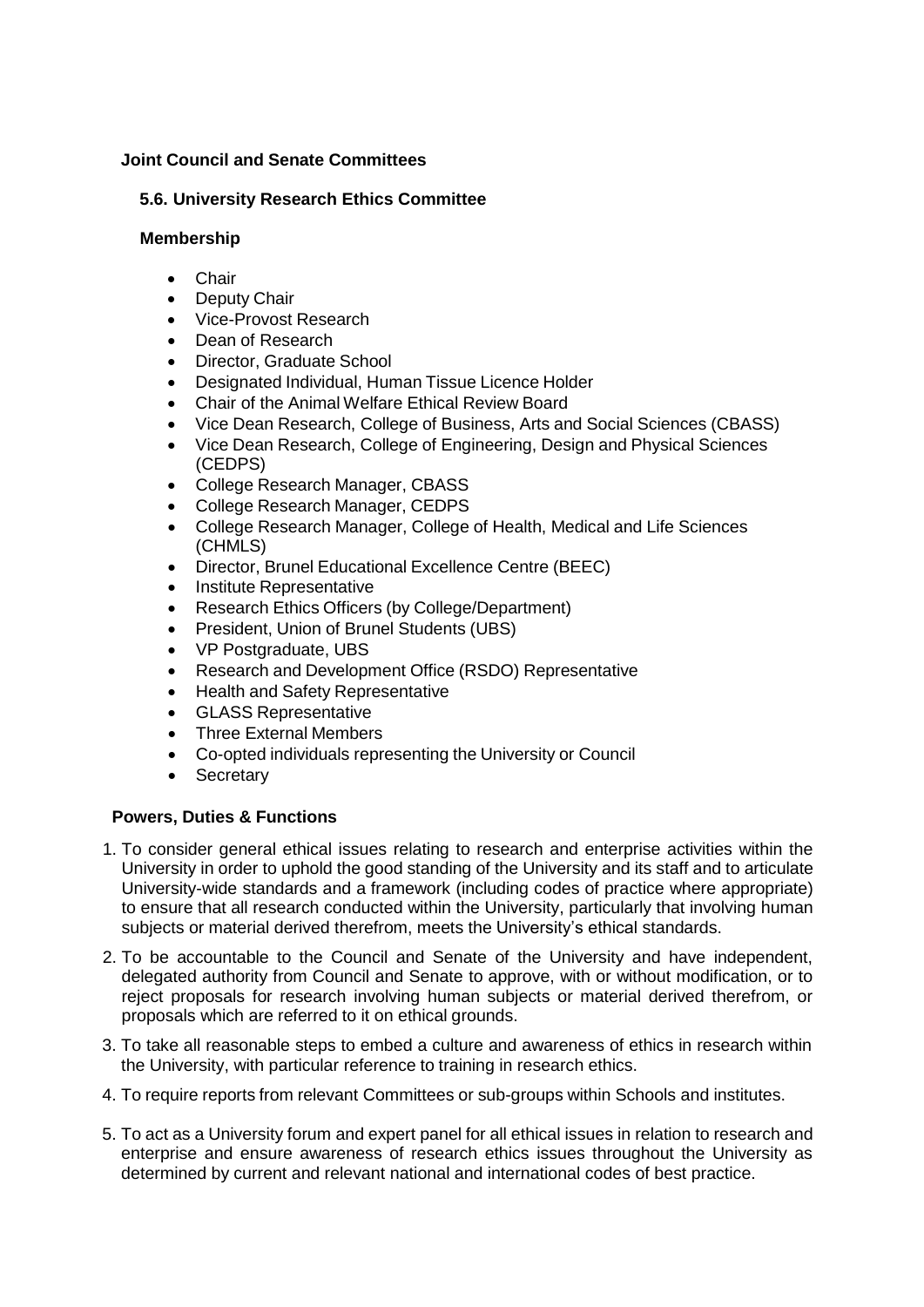- 6. To be the appropriate body to consider the ethical implications of particular research partnerships and of particular sources of research funding.
- 7. To provide an annual report to Council and Senate.

# **5.7 The Ethics Advisory Committee for the University**

# **Purpose**

The Ethics Advisory Committee exists to support Council and the University in ensuring that the aims and objectives of the Ethical Framework are fulfilled.

The Ethics Advisory Committee can be charged with responsibility for considering matters referred to it by Council, Senate, the Vice-Chancellor and President, the Executive or any other Committee or body within the University. The Ethics Advisory Committee acts in an advisory capacity to Council and none of its decisions are binding on the University or any of its Committees.

## **Membership**

- A nominated independent member of Council who shall be Chair (the Chair shall not be the Chair or Deputy Chair of Council or the Chair of any of its Committees)
- A member of Council who shall not be the Chair or Deputy Chair of Council
- Up to two members of the Executive Board
- A member of the Audit Committee who is also an independent member of Council
- An elected representative of the UBS
- One Vice-Provost

The Committee shall have the power to co-opt up to two further members to deal with specific matters referred to the Committee and is able to invite other attendees on an ad hoc basis. In exceptional circumstances, and with the permission of Council, the Committee may co-opt one of these members from outside the University.

The members of the Committee shall serve for a period of not more than three years (renewable once for a period of three years).

## **Officers in attendance**

- The Secretary to Council or his/her representative shall be Secretary of the Ethics Advisory Committee.
- By convention the Chair of University Research Ethics Committee (UREC) will be invited to attend.

The Committee reserves the right to request the attendance of staff and any member of the University.

## **Meetings**

The Ethics Advisory Committee shall meet at least once a year and will meet on an adhoc basis to conduct ethical due diligence on any major decision or undertaking that might be referred to it.

## **Quorum**

The quorum shall be one independent member of Council plus three other members. If the Chair is unavailable to attend the meeting an independent member of Council will be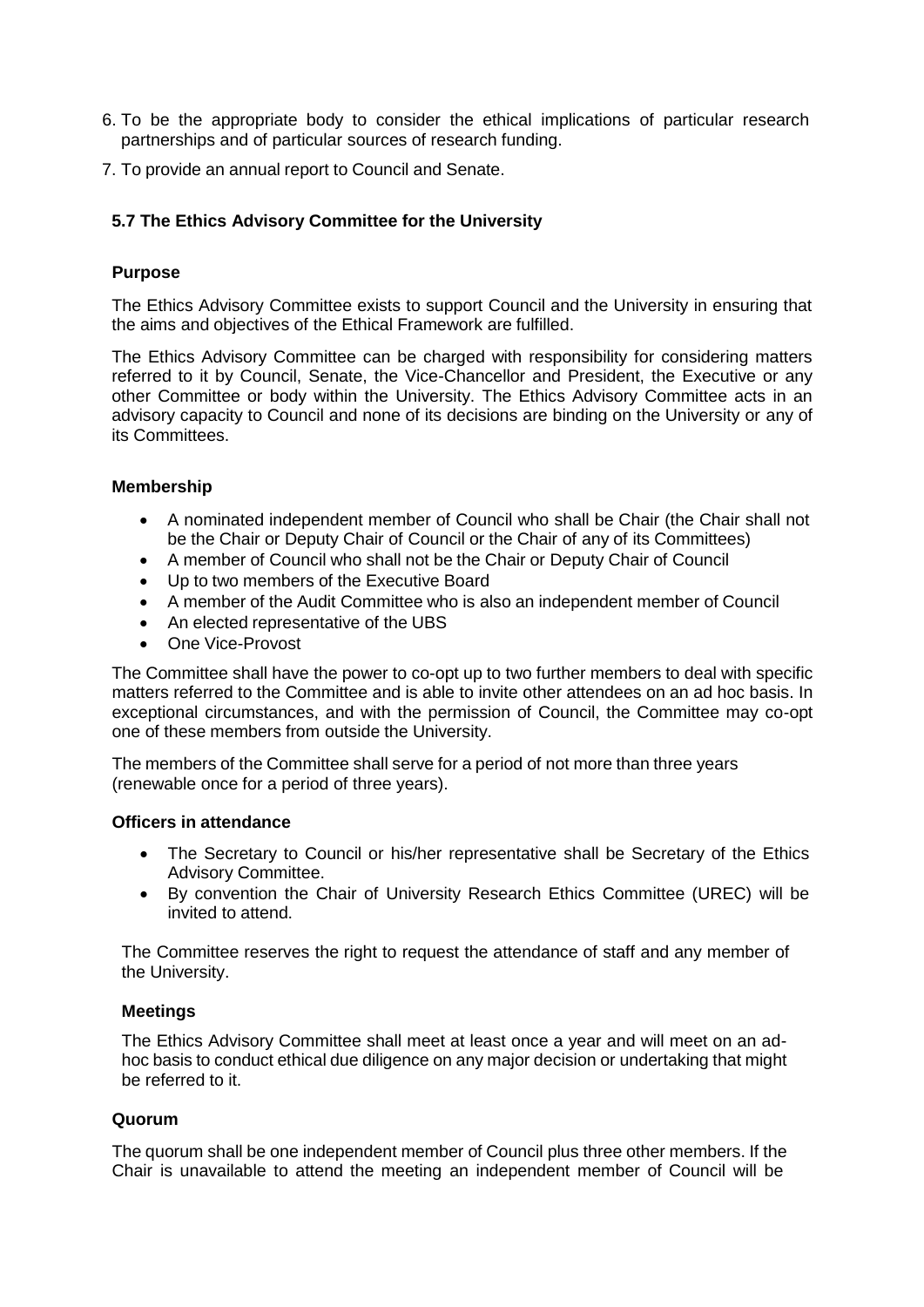appointed to Chair in her/his absence.

## **Procedure**

The Ethics Advisory Committee shall regulate its own procedures for the conduct of its meetings and will report to Council on an annual basis.

## **Powers, Duties & Functions**

- To seek assurance that there are adequate monitoring, reporting and accountability processes to ensure that the objectives of the Ethical Framework are fulfilled.
- Ensuring due ethical consideration is given to all major decisions made within the University and to contribute to the promulgation of good ethical practice.
- Monitoring mechanisms used to raise ethical concerns.
- Assessing reports and overseeing subsequent actions following breaches of the ethics related policies or allegations of misconduct relating to matters covered by the Ethical Framework.
- Developing and reviewing the effectiveness of and updating ethics and related policies.
- Liaising with stakeholders over ethical issues.
- Advising on ethical issues as they affect the University, providing briefing and identifying training needs to enhance integrity and ethical behaviour.

# **5.8 There are also two non-standing Committees of Council**

- Grievance Committee (see Council Statute 2)
- Redundancy Committee (see Statute 2).

## **5.9 The Honorary Degrees Committee**

## **Membership**

- The Vice-Chancellor and President (Chair)
- The Chair of Council
- The Provost
- The Vice-Provosts
- The Vice-Provosts and Deans
- Three independent members of the Council
- The Secretary to Council
- Three members of the Senate
- The President of the Union of Brunel Students

## **Meetings**

• As required

- 1. To recommend to the Senate and to the Council the names of persons for the conferment of an Honorary Degree.
- 2. To recommend to the Senate and to the Council criteria for the conferment of the title of Emeritus Professor.
- 3. To recommend to the Senate and to the Council the names of persons upon whom the title of Emeritus Professor should be conferred.